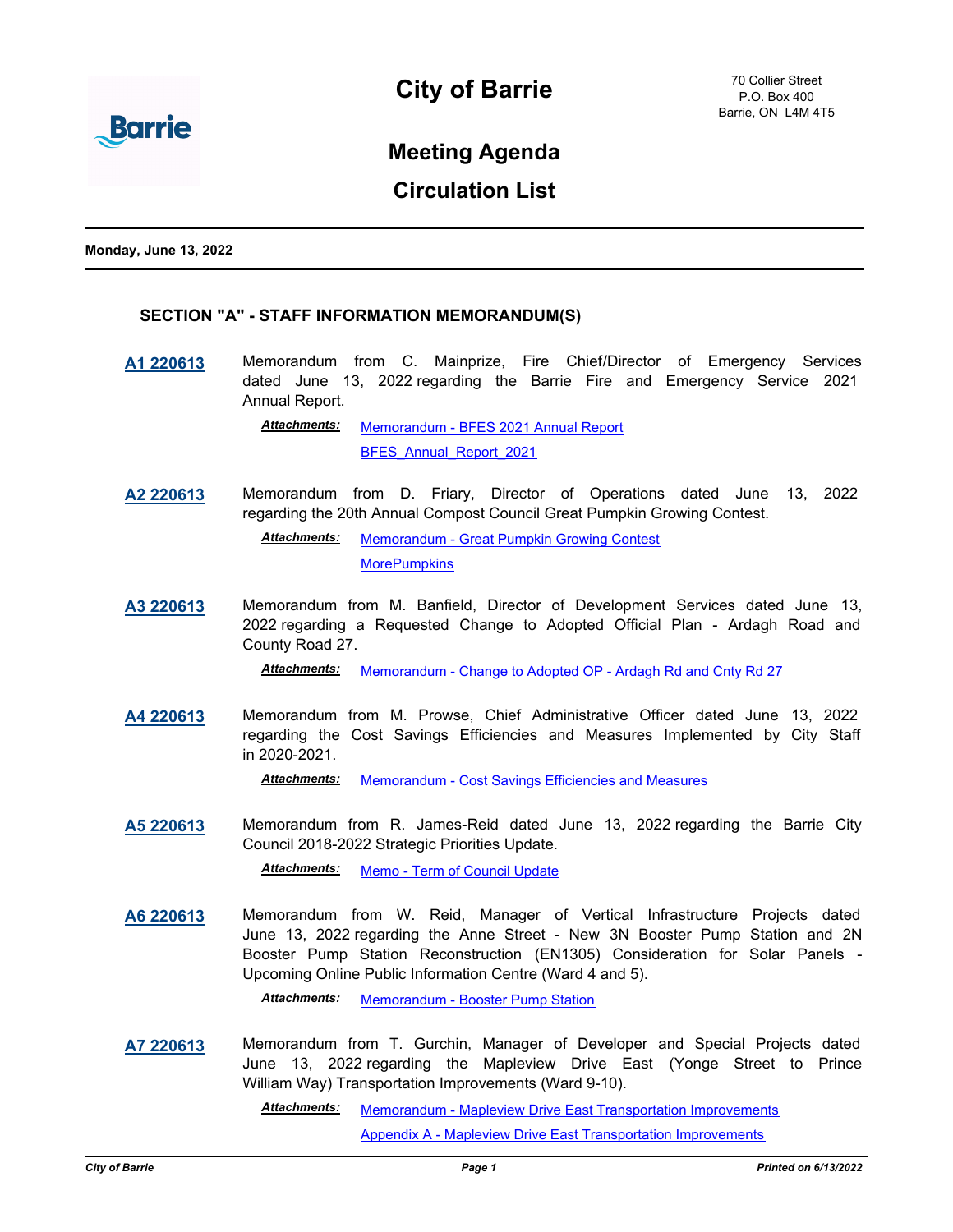#### **SECTION "B" - MEETING AGENDA(S)**

**[B1 220613](http://barrie.ca.legistar.com/gateway.aspx?m=l&id=/matter.aspx?key=50879)** Agenda for the Communities in Bloom Committee meeting to be held on June 16, 2022.

*Attachments:* [CIBC Agenda 220616](http://barrie.ca.legistar.com/gateway.aspx?M=F&ID=9bf868b7-493f-41fa-8692-b3ddbf3db978.pdf)

#### **SECTION "C" - GENERAL CORRESPONDENCE(S)**

**[C1 220613](http://barrie.ca.legistar.com/gateway.aspx?m=l&id=/matter.aspx?key=50854)** Proclamation from Mayor, J. Lehman proclaiming June 2022 as "Barrie Pride Month".

Attachments: [Proclamation - June - Barrie Pride Month](http://barrie.ca.legistar.com/gateway.aspx?M=F&ID=93725279-811f-45a1-9a19-7286379cfd48.pdf)

- **[C2 220613](http://barrie.ca.legistar.com/gateway.aspx?m=l&id=/matter.aspx?key=50852)** Proclamation from Deputy Mayor, B. Ward proclaiming June 13, 2022 to June 18, 2022 as "Yes In My Back Yard (YIMBY) Week". Attachments: [Proclamation - Yes in my Backyard Week](http://barrie.ca.legistar.com/gateway.aspx?M=F&ID=398035de-6ab9-425b-816d-32d549e1ab58.pdf)
- **[C3 220613](http://barrie.ca.legistar.com/gateway.aspx?m=l&id=/matter.aspx?key=50851)** Proclamation from Deputy Mayor, B. Ward proclaiming June 15, 2022 as "World Elder Abuse Awareness Day". Attachments: [Proclamation - World Elder Abuse Awareness Day Proclamation](http://barrie.ca.legistar.com/gateway.aspx?M=F&ID=cada04ac-c4d8-4cd6-b756-c1caf4d9b096.pdf)
- **[C4 220613](http://barrie.ca.legistar.com/gateway.aspx?m=l&id=/matter.aspx?key=50853)** Proclamation from Mayor, J. Lehman proclaiming June 18, 2022 as "Royal Canadian Sea Cadet Corps 53 Barrie Day".

*Attachments:* [Proclamation - Royal Canadaian Sea Cadet Corps 53 Barrie Day](http://barrie.ca.legistar.com/gateway.aspx?M=F&ID=ce91495e-fb80-4659-a1dd-c6dfa6e334dc.pdf)

- **[C5 220613](http://barrie.ca.legistar.com/gateway.aspx?m=l&id=/matter.aspx?key=50672)** Proclamation from Deputy Mayor, B. Ward proclaiming June 19, 2022 as "Longest Day of Smiles". Attachments: [Proclamation - Longest Day of Smiles](http://barrie.ca.legistar.com/gateway.aspx?M=F&ID=475128d1-4c44-4bfe-9cf5-e1c7a92e54ac.pdf)
- **[C6 220613](http://barrie.ca.legistar.com/gateway.aspx?m=l&id=/matter.aspx?key=50849)** Proclamation from Deputy Mayor, B. Ward proclaiming June 19, 2022 as "World Sickle Cell Day".

*Attachments:* [Proclamation - Sickle Cell](http://barrie.ca.legistar.com/gateway.aspx?M=F&ID=4f5d2dc2-e2be-4347-9169-785d05e10d51.pdf)

**[C7 220613](http://barrie.ca.legistar.com/gateway.aspx?m=l&id=/matter.aspx?key=50855)** Media Release dated June 6, 2022 entitled "Find new treasures, get rid of unwanted items for free on New to Me Day".

*Attachments:* [Media Release - New To Me Day on June 11](http://barrie.ca.legistar.com/gateway.aspx?M=F&ID=75b485b2-1849-4d05-a562-6f7f5e580c03.pdf)

**[C8 220613](http://barrie.ca.legistar.com/gateway.aspx?m=l&id=/matter.aspx?key=50856)** Media Release dated June 7, 2022 entitled "Show off your garden with Communities in Bloom".

*Attachments:* [Media Release - Communities in Bloom 2022](http://barrie.ca.legistar.com/gateway.aspx?M=F&ID=e9cf9d4e-1590-43d4-a4ef-b423b891413d.pdf)

**[C9 220613](http://barrie.ca.legistar.com/gateway.aspx?m=l&id=/matter.aspx?key=50881)** Media Release dated June 9, 2022 entitled "Help shape the future of Barrie's waterfront - Residents invited to second Waterfront Strategic Plan meeting on June 22".

*Attachments:* [Media Release - Waterfront Strategic Plan second public meeting on June 22](http://barrie.ca.legistar.com/gateway.aspx?M=F&ID=dfc3ab38-4e88-454b-bb37-b52ef6951c06.pdf)